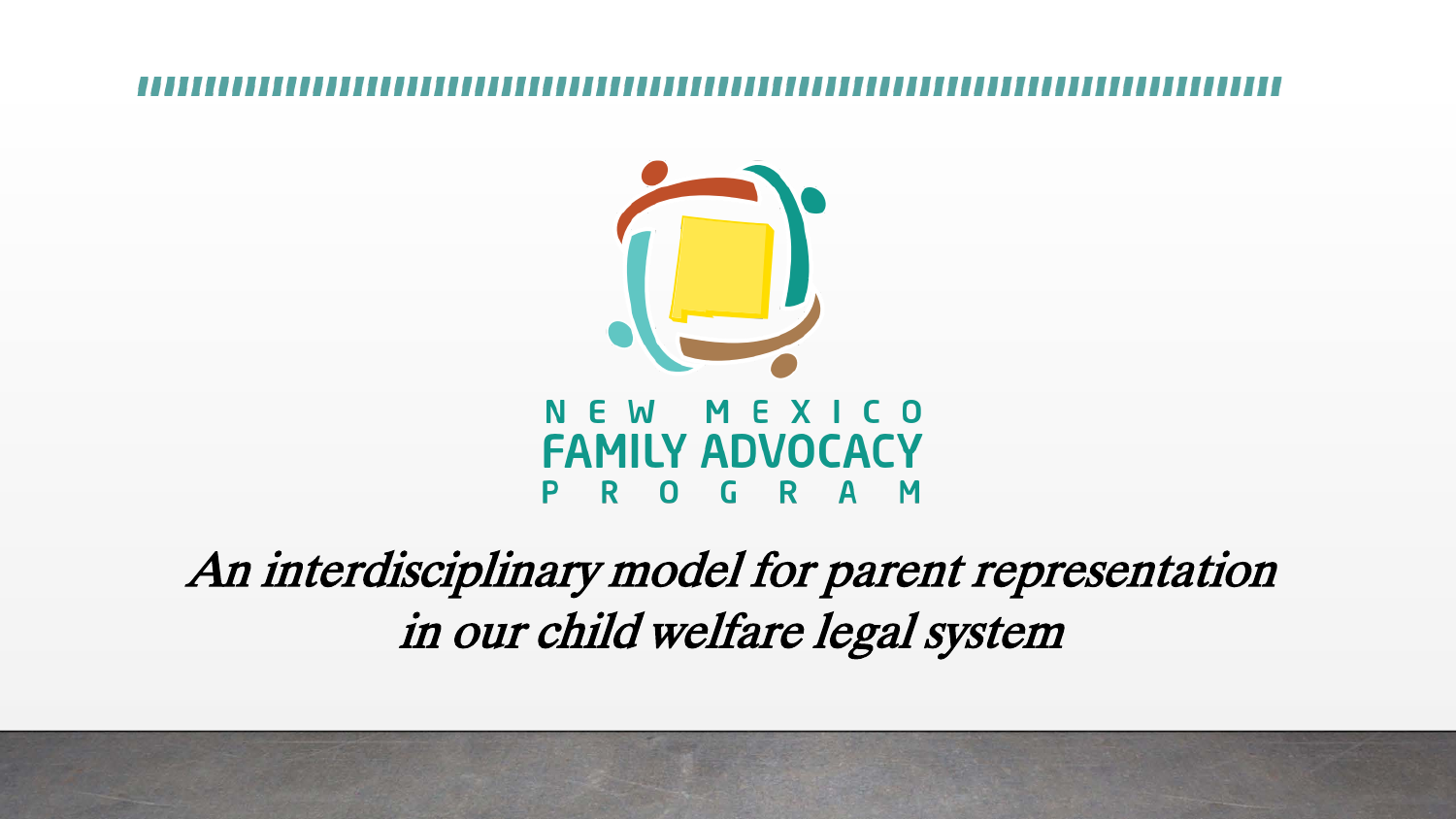## "WHAT IS THE NM FAWILY ADVOCACY PROGRAM?

- A model of representation for Respondent parents and guardians in Abuse/Neglect cases.
- An interdisciplinary team comprised of an attorney, social worker and parent mentor, working collaboratively as a Respondent parent's legal team.
- Uses the training, specialized knowledge, and skill of each team member to advocate for and help parents and guardians achieve their stated legal goals for their families.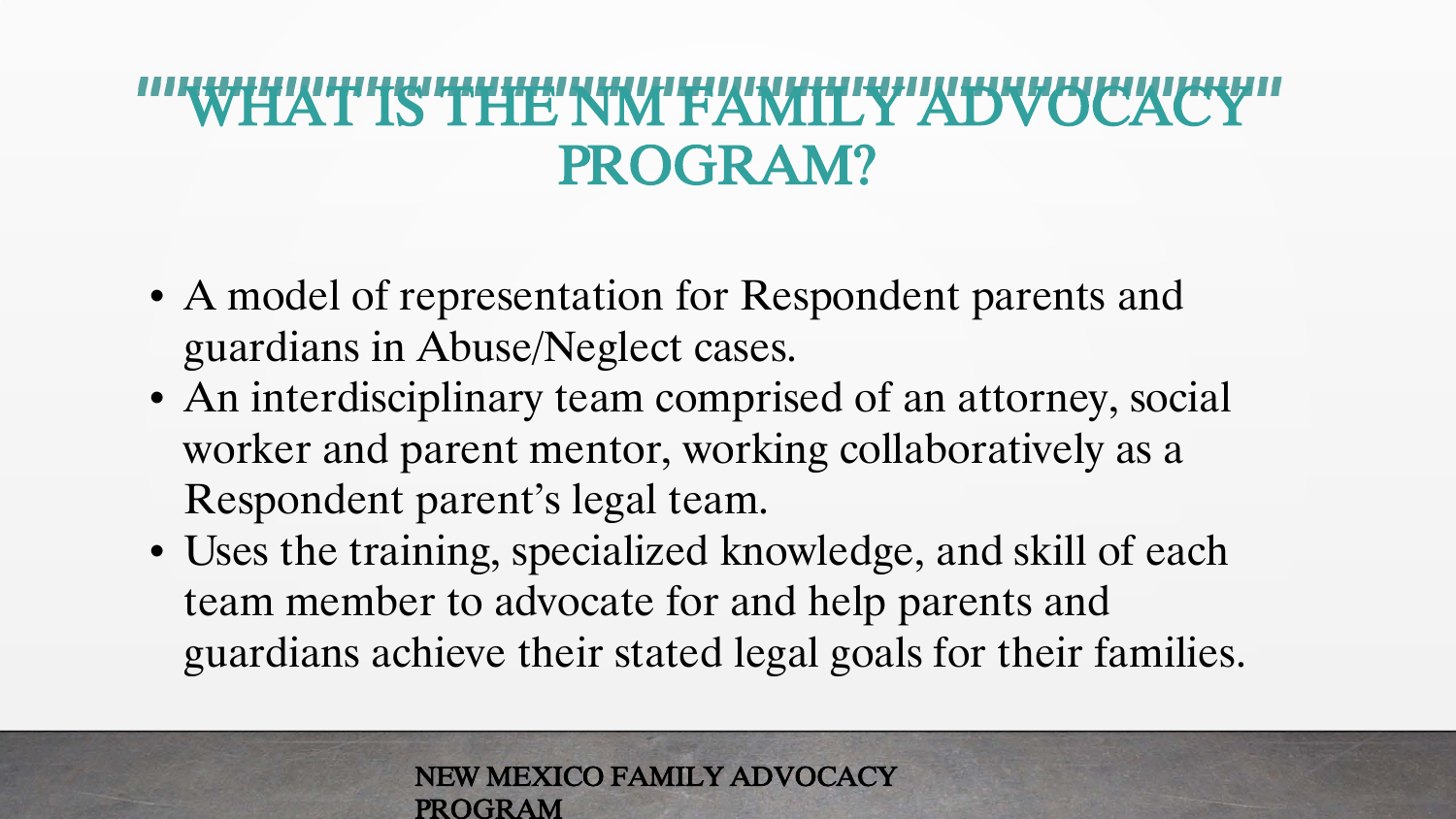# NMFAP CORE VALUES

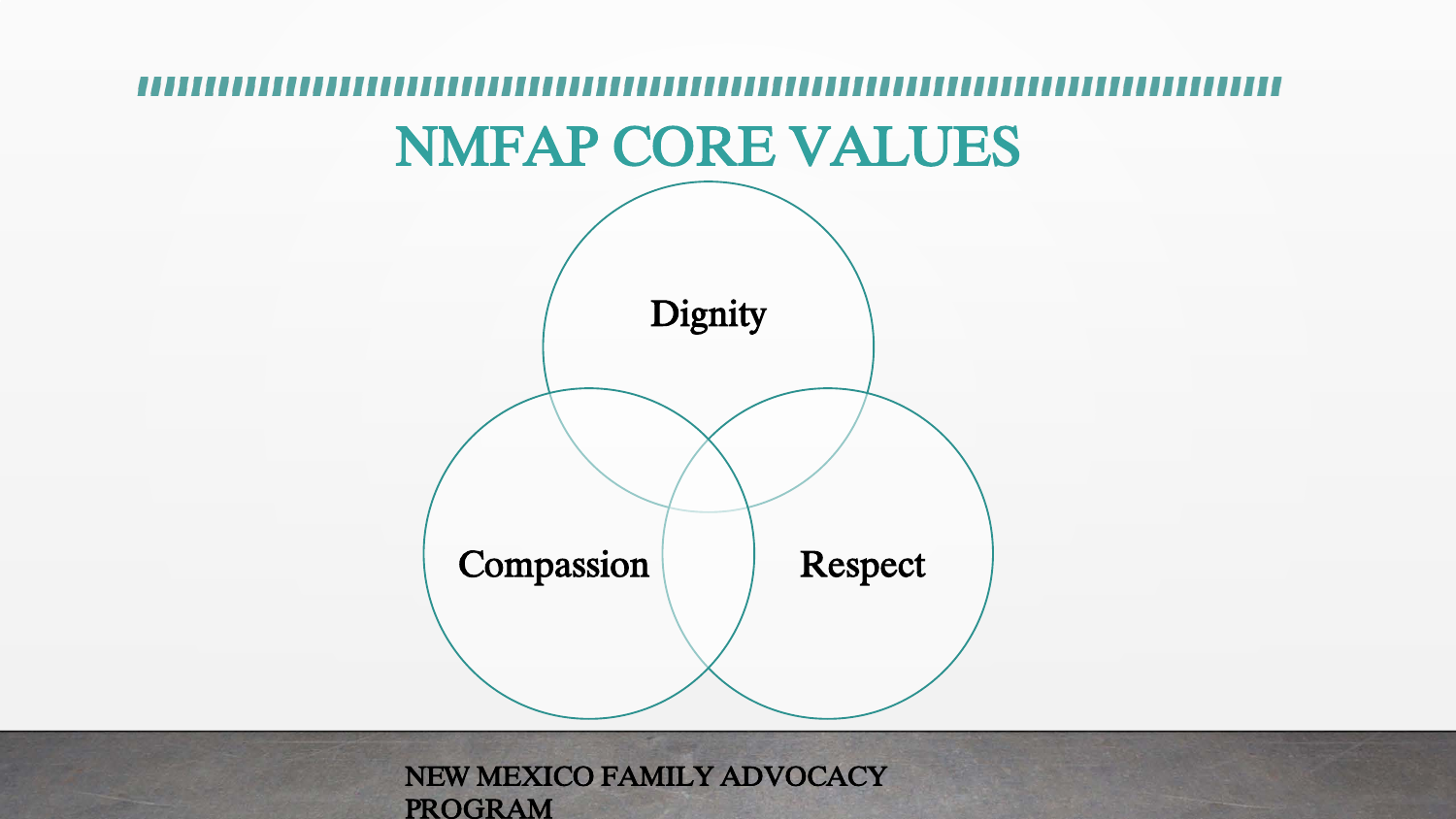## NMFAP is committed to the principals of Cornerstone Advocacy,



\*A brief summary of Cornerstone Advocacy, from materials provided by CFR, is attached to this presentation.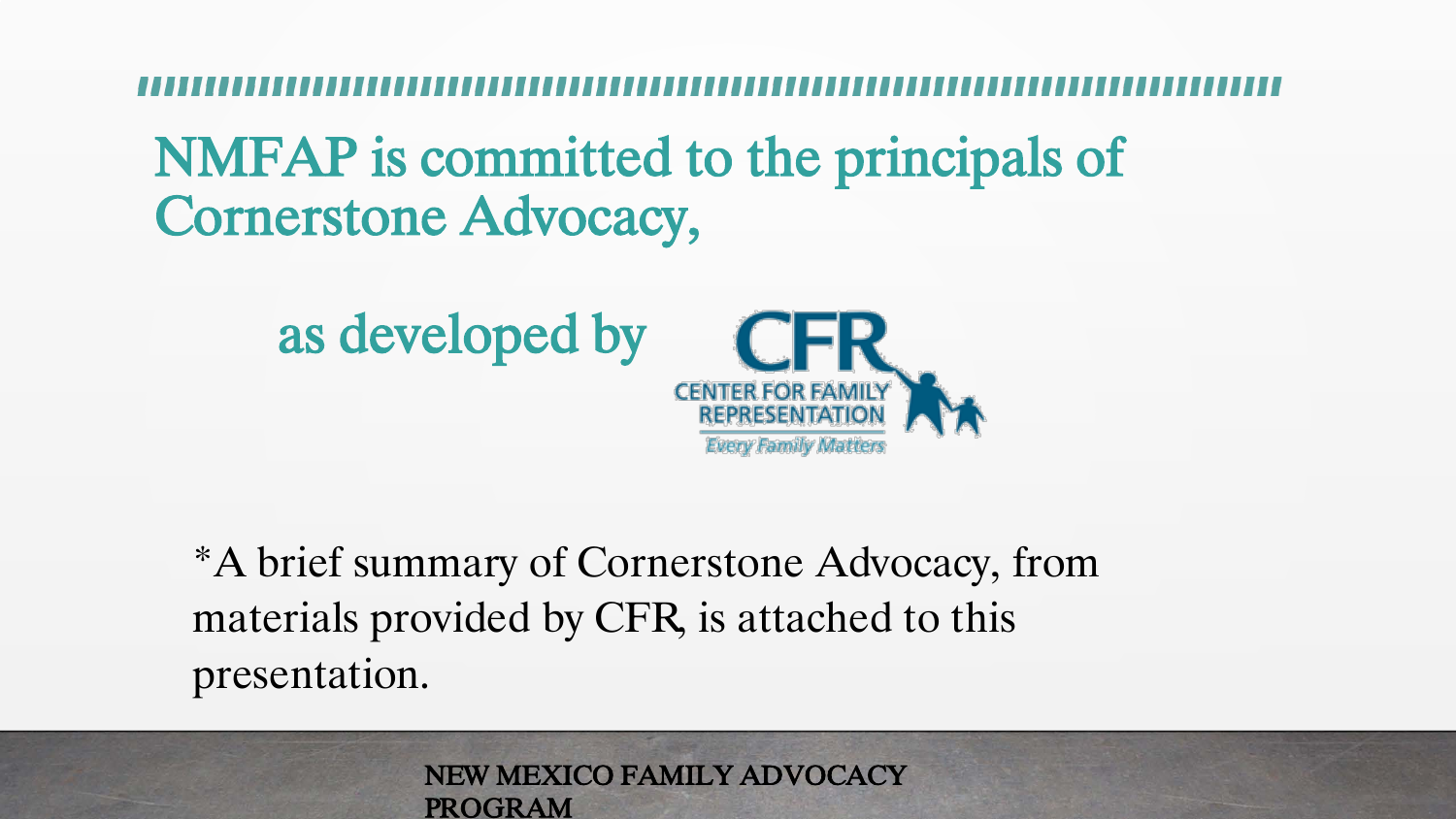# APPOINTMENT & ACCEPTANCE IN NMFAP

- During the NMFAP pilot project period a Respondent parent's appointed attorney would refer their appropriate cases/clients to the Program, and the Program would determine which cases/clients to accept in to the Program.
- During the Health & Human Services/Children's Bureau Grant period, a Respondent parent or guardian who is a primary custodian and whose appointed attorney has agreed to participate in the Program may be assigned to the Program on a random basis, dependent upon the ability of the Program to accept new cases.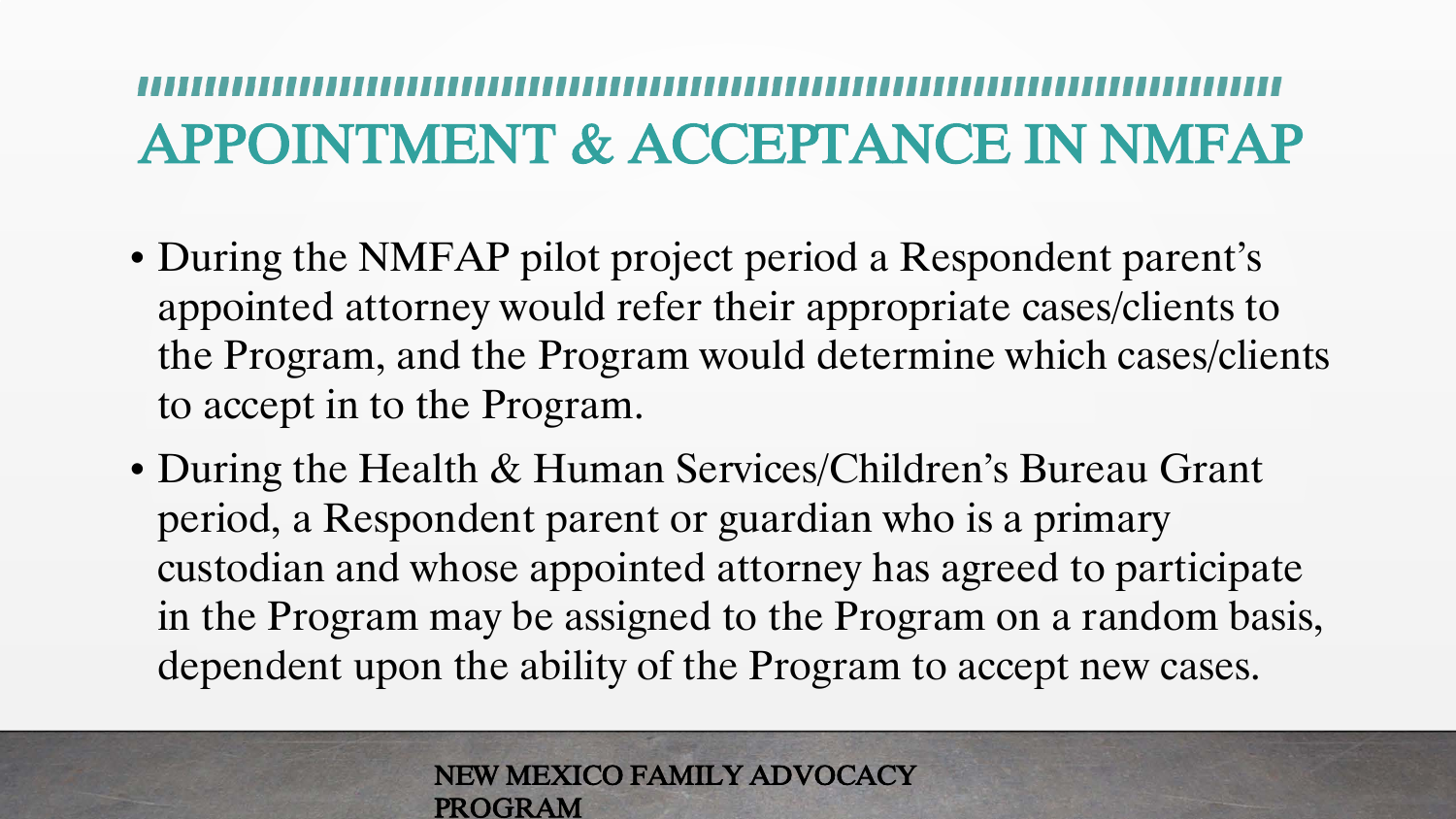# NMFAP ORDERS & AFFIDAVITS

- After the parent is accepted into the Program, the parent's attorney must prepare and submit an Order Regarding Family Advocacy Program for the Social Worker, Parent Mentor, or both, to the Court for approval and filing.
- The parent's attorney must also prepare the Social Worker and/or Parent Mentor Affidavit, which must be signed by the Social Worker and/or Parent Mentor and the attorney, and filed with the court clerk.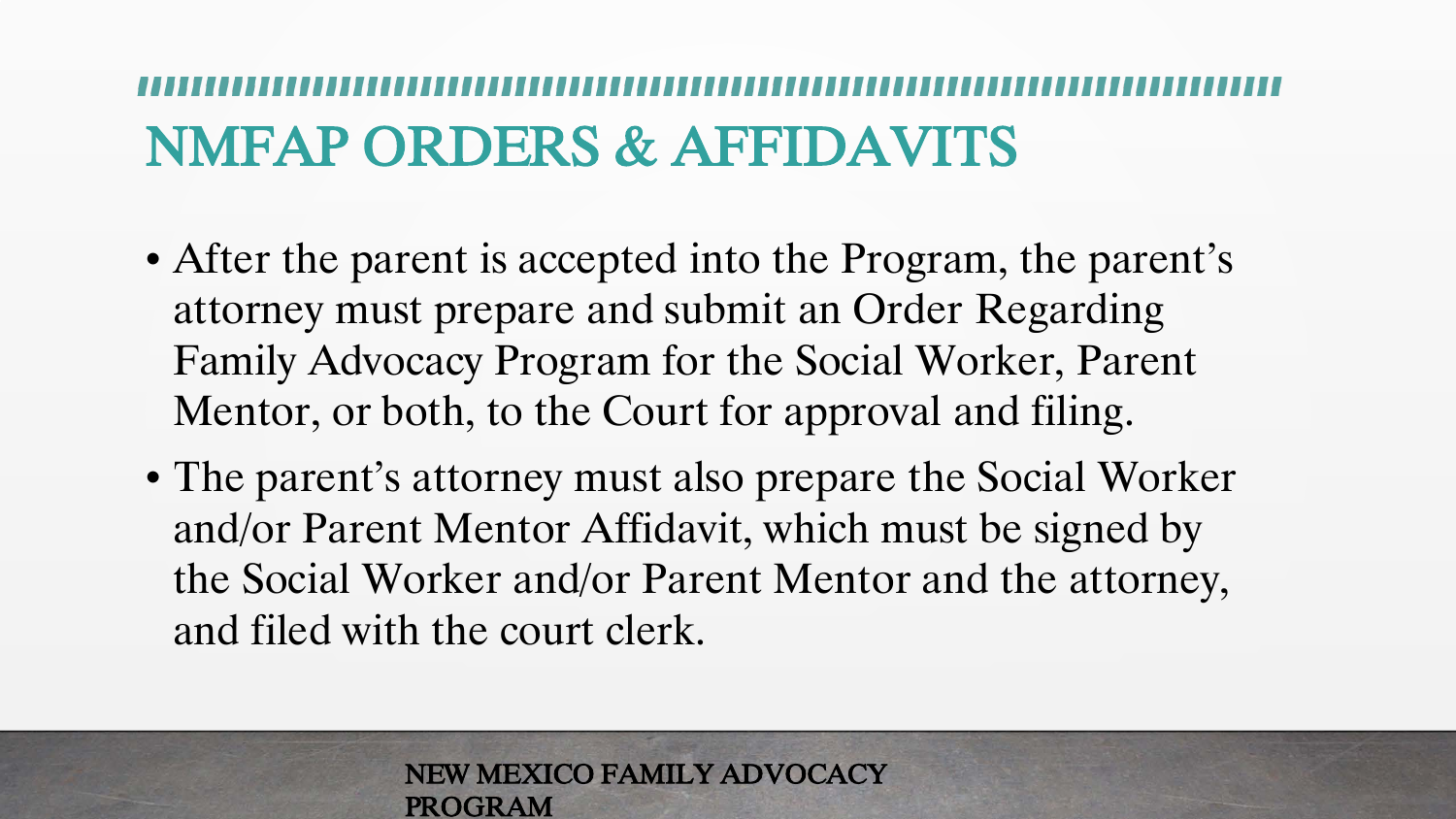NMFAP Social Workers and Parent Mentors are part of the Respondent parent's legal team and are therefore covered by attorney-client privilege pursuant to NMRA 16-106.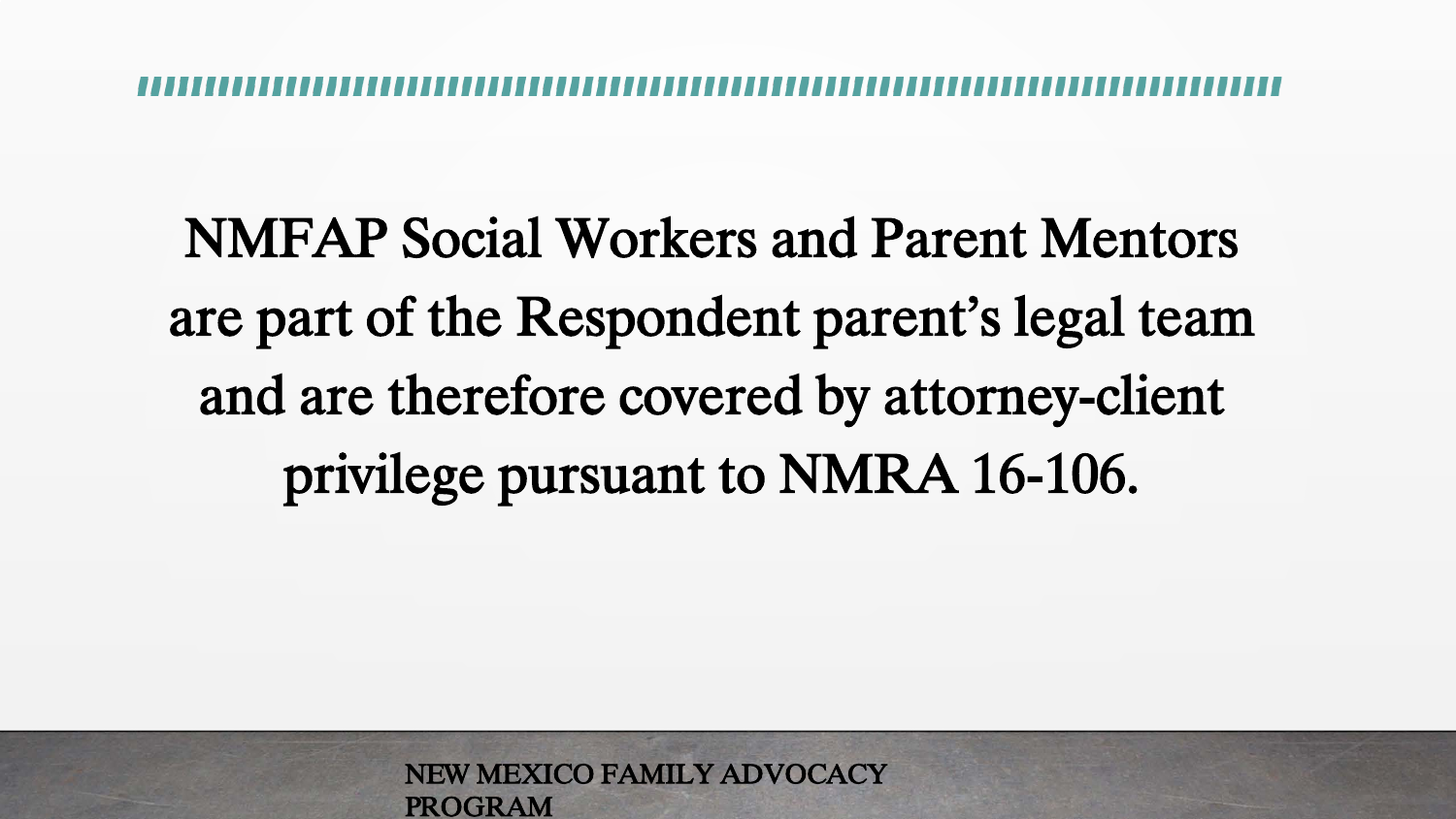# NMFAP SOCIAL WORKERS

- Meet regularly with the parent to review service planning, provider reports, goals and progress.
- Appear with the parent in court.
- Attend department staffings and meetings with the CYFD permanency planning worker alongside the parent.
- Coordinate service planning with the CYFD worker.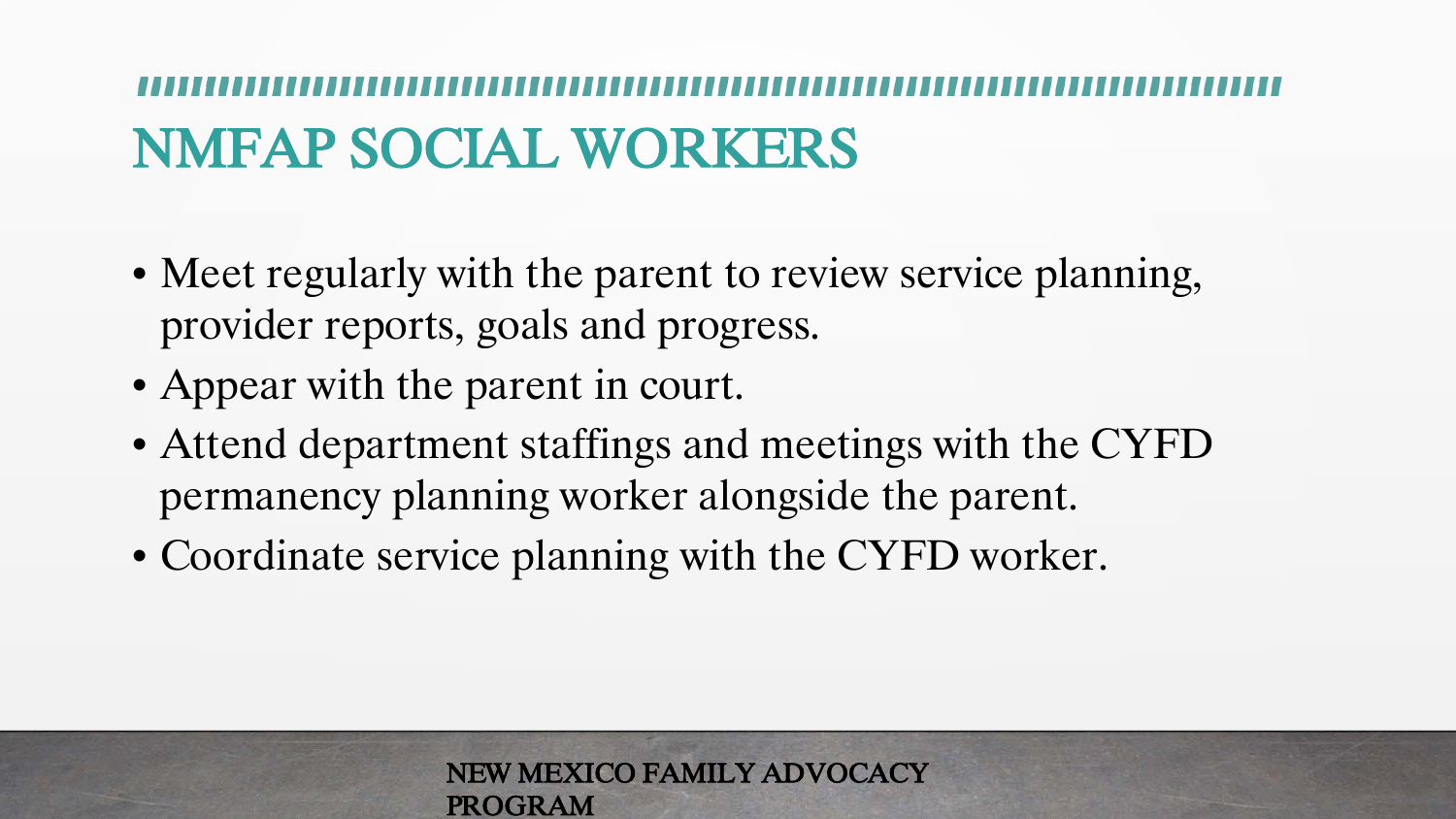# NMFAP SOCIAL WORKERS

- Communicate with the parent's service providers.
- Research and make referrals to community service providers.
- Help the parent prepare for meetings and hearings.
- Help the attorney to better understand the parent's needs so that the attorney can have better communication with, and provide more effective advocacy for, the parent.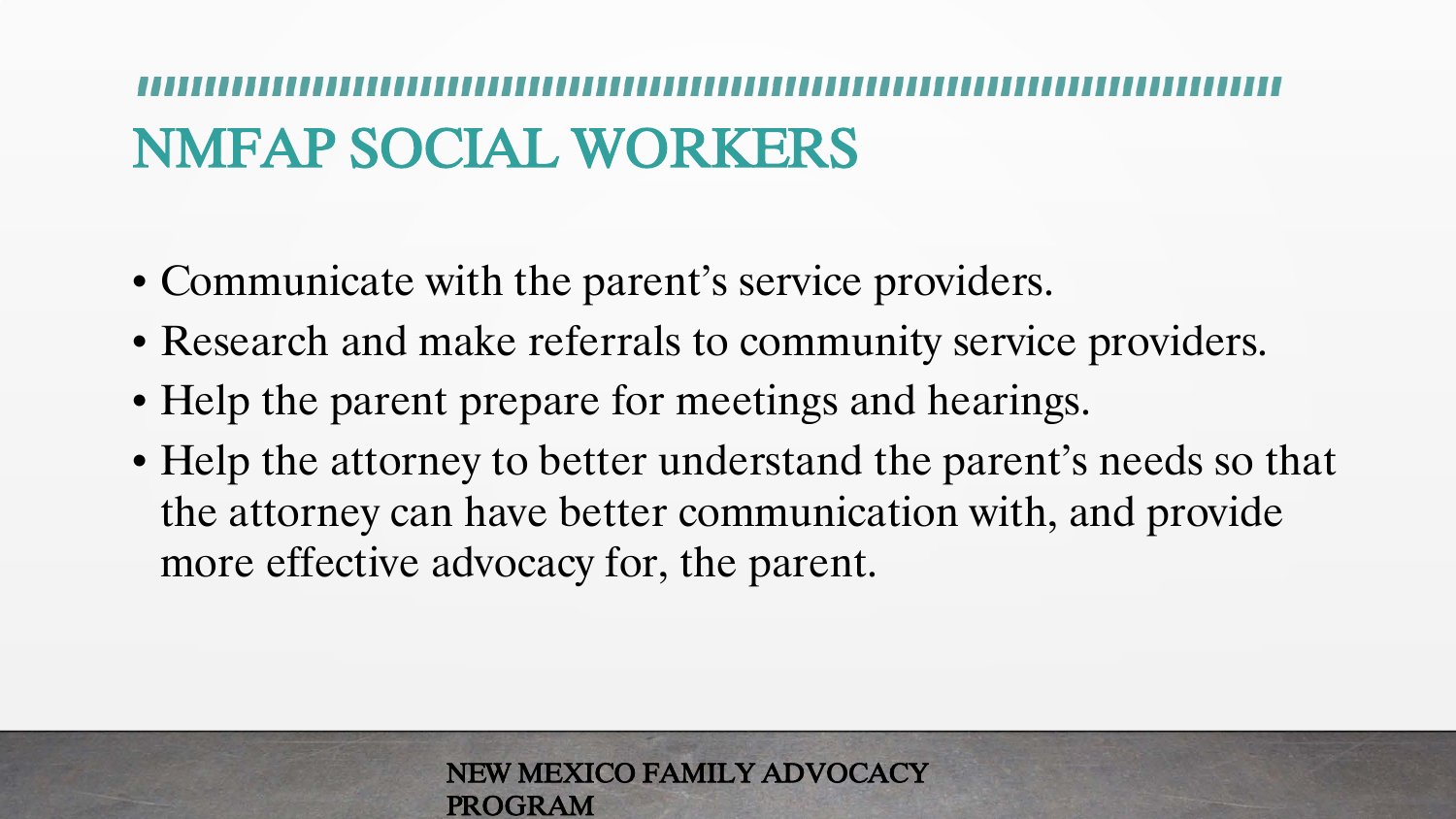# NMFAP PARENT MENTORS

- Attend CYFD meetings and appear in court with the parent.
- Provide support to the parent during difficult case events.
- Provide support to help the parent work effectively with CYFD staff and foster parents.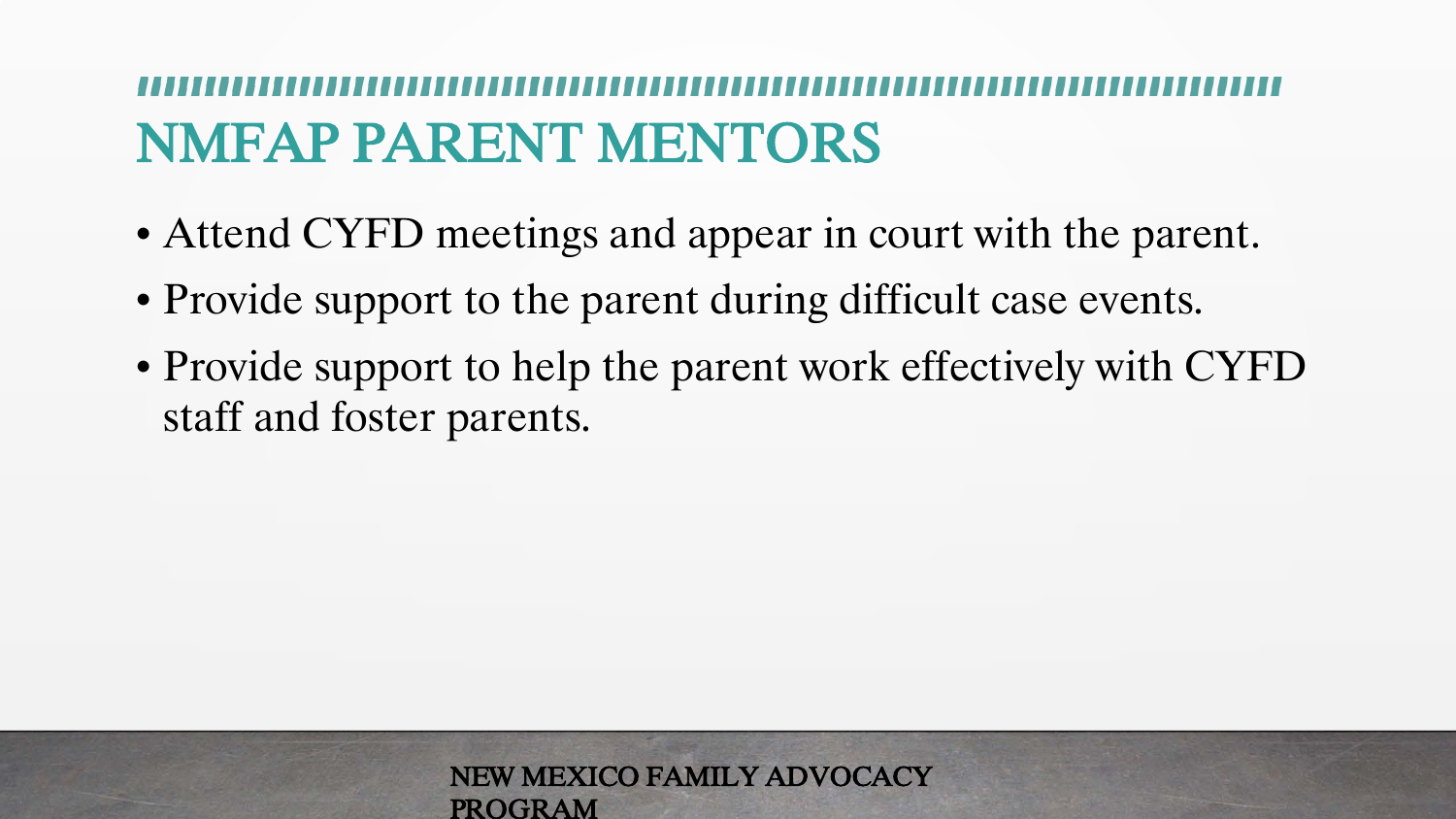# NMFAP PARENT MENTORS

- Help the parent navigate school issues, public entitlements, housing, and other bureaucratic venues.
- Teach the parent how to advocate for themselves and their children.
- Help the attorney, social work staff, and CYFD staff connect with challenging parents and provide insight into dealing with substance abuse, domestic violence, homelessness, and other difficult issues for parents.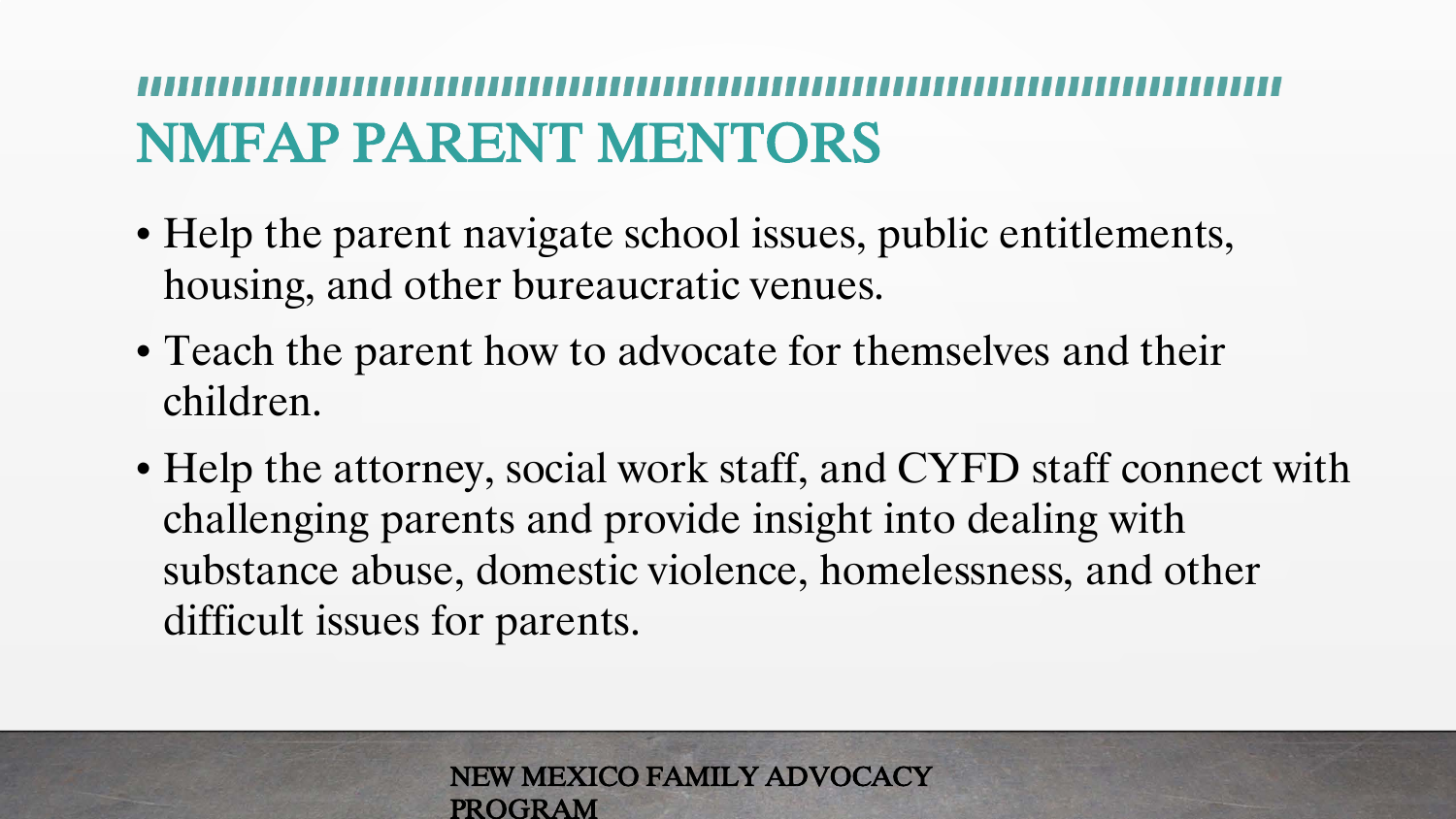## NMFAP SOCIAL WORKERS & PARENT MENTORS IN **COURT**

- Courtroom seating and procedures may vary, but in most cases the NMFAP Social Worker and Parent Mentor will sit with the parent and the parent's attorney at counsel's table and their appearances will be stated by the attorney.
- During hearings, the Social Worker or Parent Mentor may:
	- Help the parent when difficult information is presented to the Court.
	- Provide information for the parent's attorney to present to the Court.
	- If needed, communicate with the Court about services or the parent's efforts to comply with the treatment plan.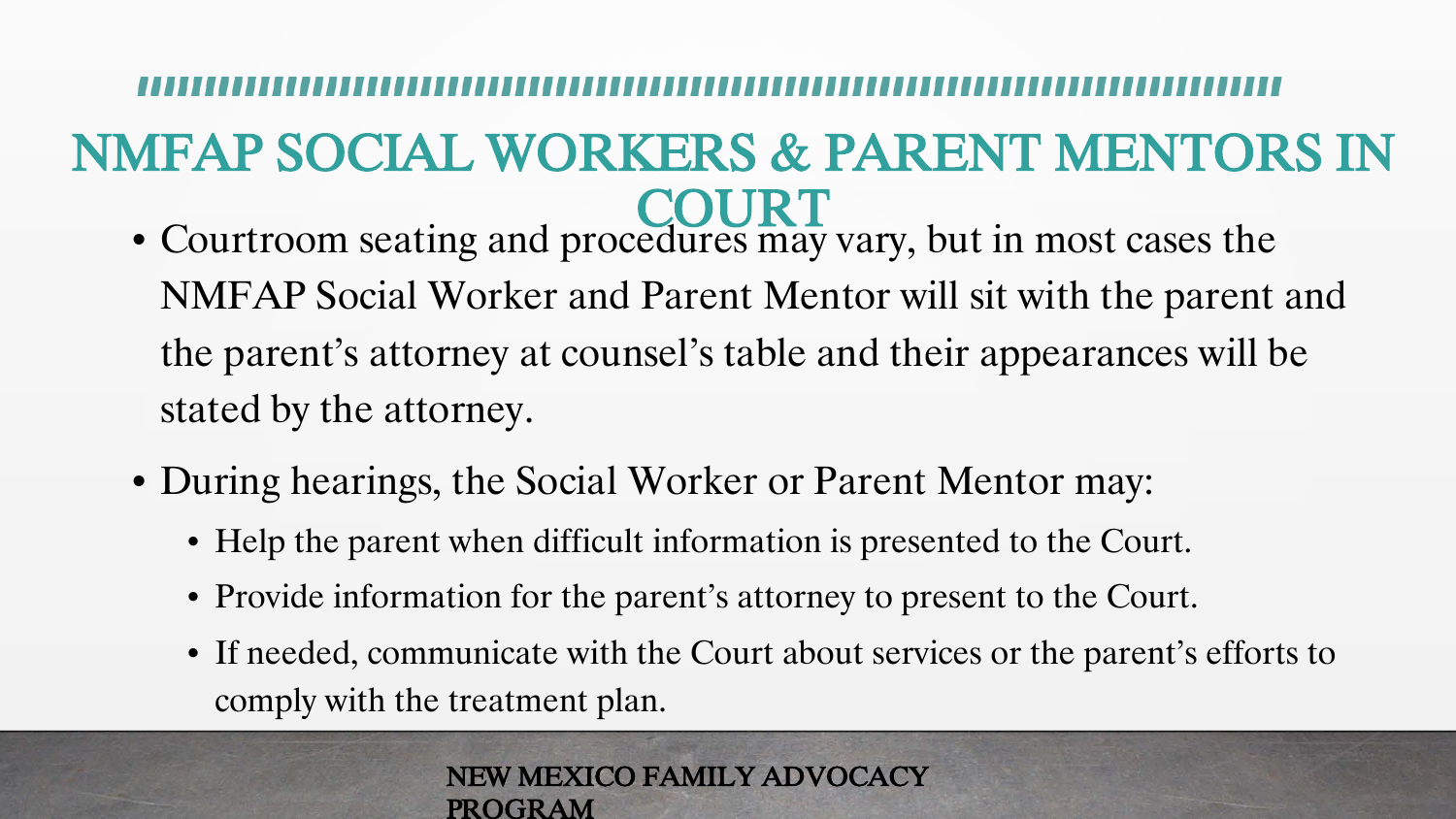## NMFAP SOCIAL WORKERS & PARENT MENTORS AND CYFD

- NMFAP Social Workers and Parent Mentors routinely attend CYFD staffings, Family Centered Meetings, meetings with the parent's Permanency Planning Worker, and home visits to provide support and advocacy for the parent around services, treatment plans and compliance.
- NMFAP Social Workers work closely with Permanency Planning Workers and other CYFD staff to coordinate service planning.
- NMFAP Social Workers can conduct the biopsychosocial assessment of the parent, which is often part of the Initial Assessment Plan.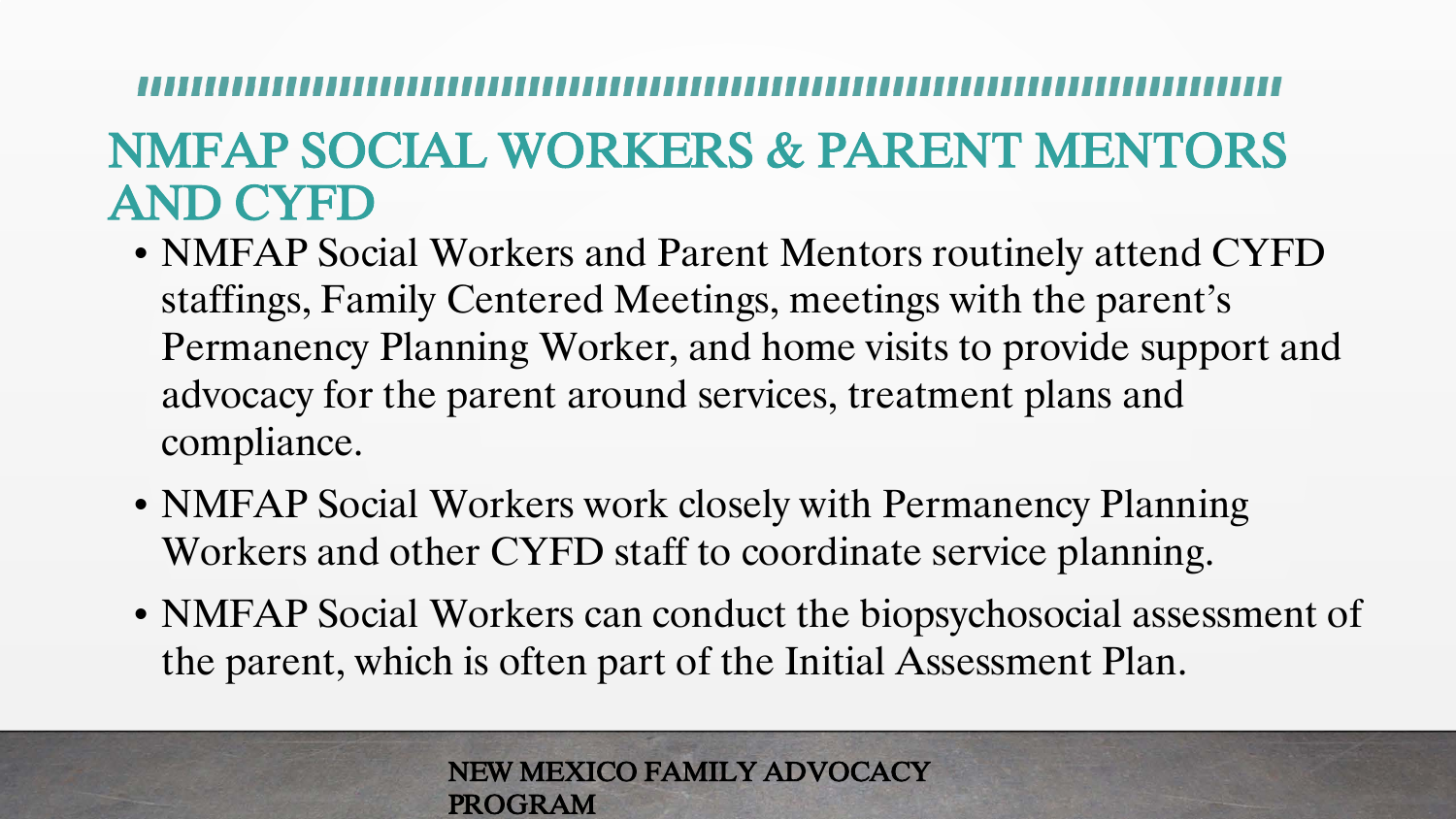## NMFAP SOCIAL WORKERS & PARENT MENTORS AND CYFD

- NMFAP Social Workers and Parent Mentors work to identify possible Visit Hosts, and may observe visits in order to provide feedback to the parent.
- The parent's attorney must be copied on all emails and any other written communication between CYFD and NMFAP Social Workers and Parent Mentors because they are part of the parent's legal team.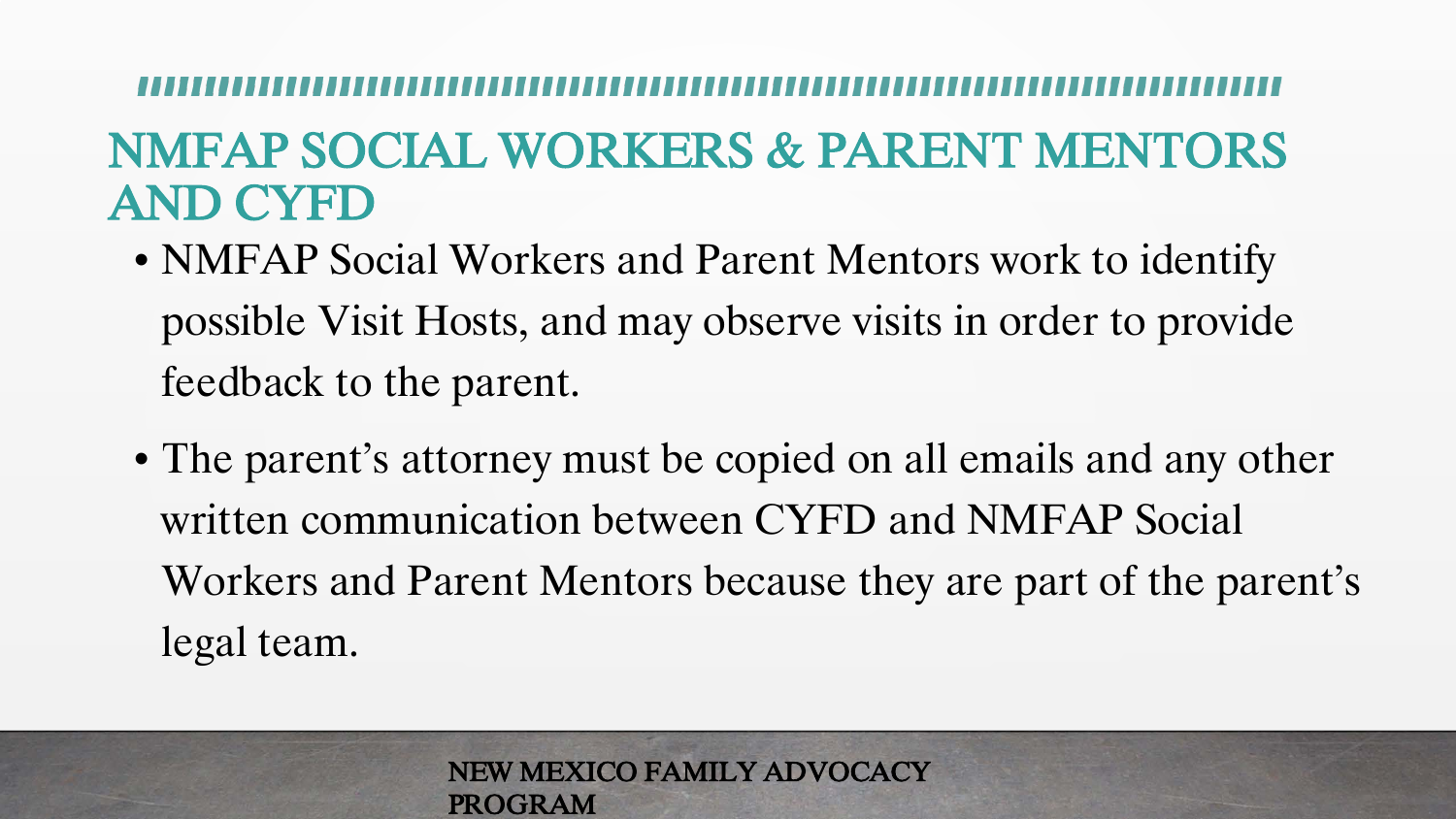### NMFAP SOCIAL WORKERS & PARENT MENTORS AND CYFD

- $\overline{\bullet}$  There will be times when NMFAP Social Workers and Parent Mentors have information about a parent that CYFD does not have and that they are prohibited from sharing because it is protected by attorney-client privilege.
- NMFAP Social Workers are Mandated Reporters under NM law and are ethically obligated to take action should they have reason to believe a parent or child is at risk of imminent harm.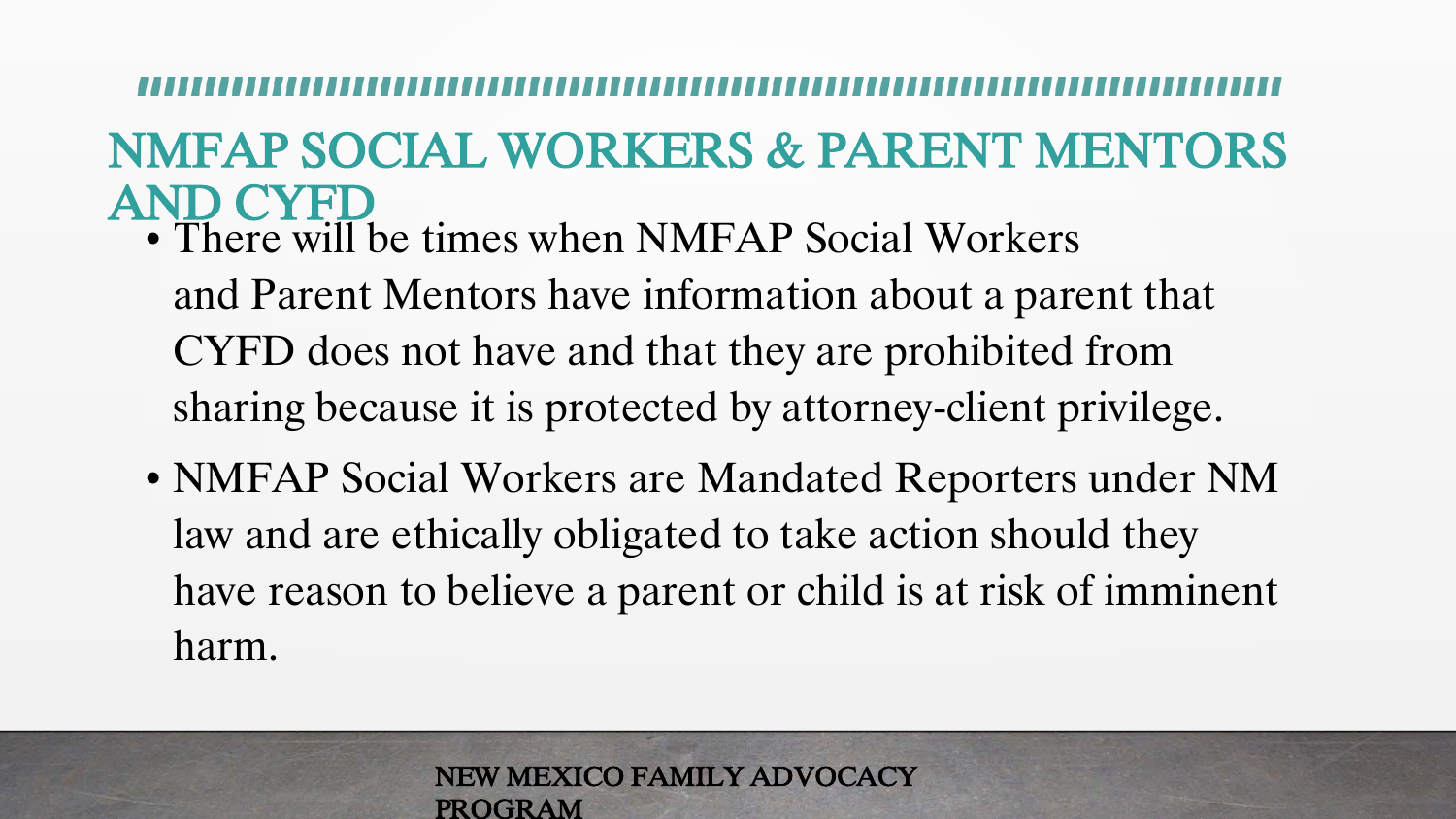### NMFAP SOCIAL WORKERS & PARENT MENTORS AND COMMUNITY SERVICE PROVIDERS

- NMFAP Social Workers and Parent Mentors give service providers releases of information so that providers can discuss the parent's treatment and progress with the NMFAP Social Worker, Parent Mentor, and the parent's attorney.
- NMFAP Social Workers review evaluations and progress reports with parents to help parents better understand their diagnoses, strengths, and challenges so that they can more actively and effectively engage in treatment and advocate for what they need.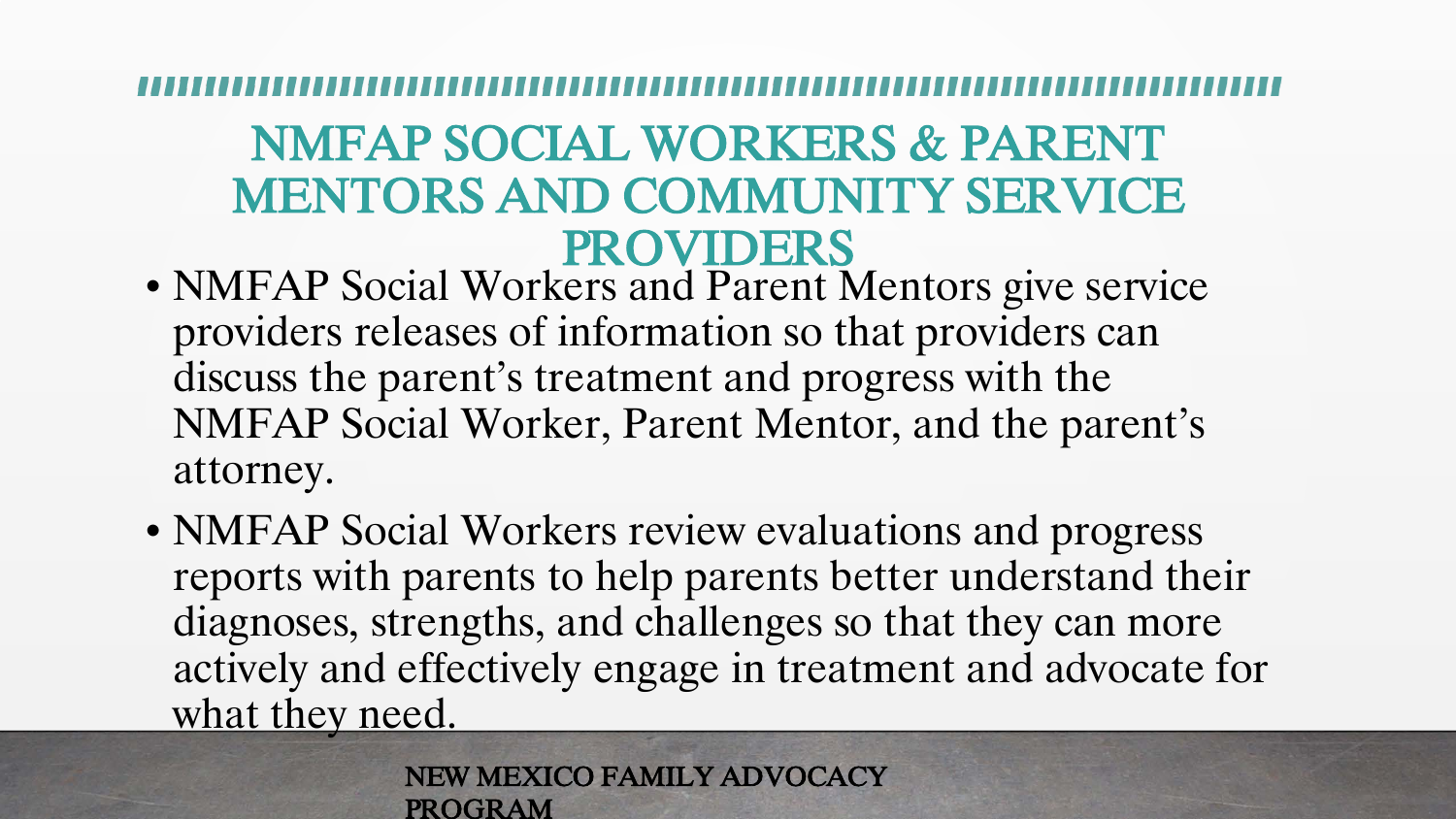### NMFAP SOCIAL WORKERS & PARENT MENTORS AND COMMUNITY SERVICE PROVIDERS

- NMFAP Social Workers and Parent Mentors work closely with community service providers to identify and secure appropriate treatment for parents, and to monitor parent compliance with and progress in treatment.
- NMFAP Social Workers and Parent Mentors attend provider meetings and home visits to support and help ensure that parents understand treatment or program requirements.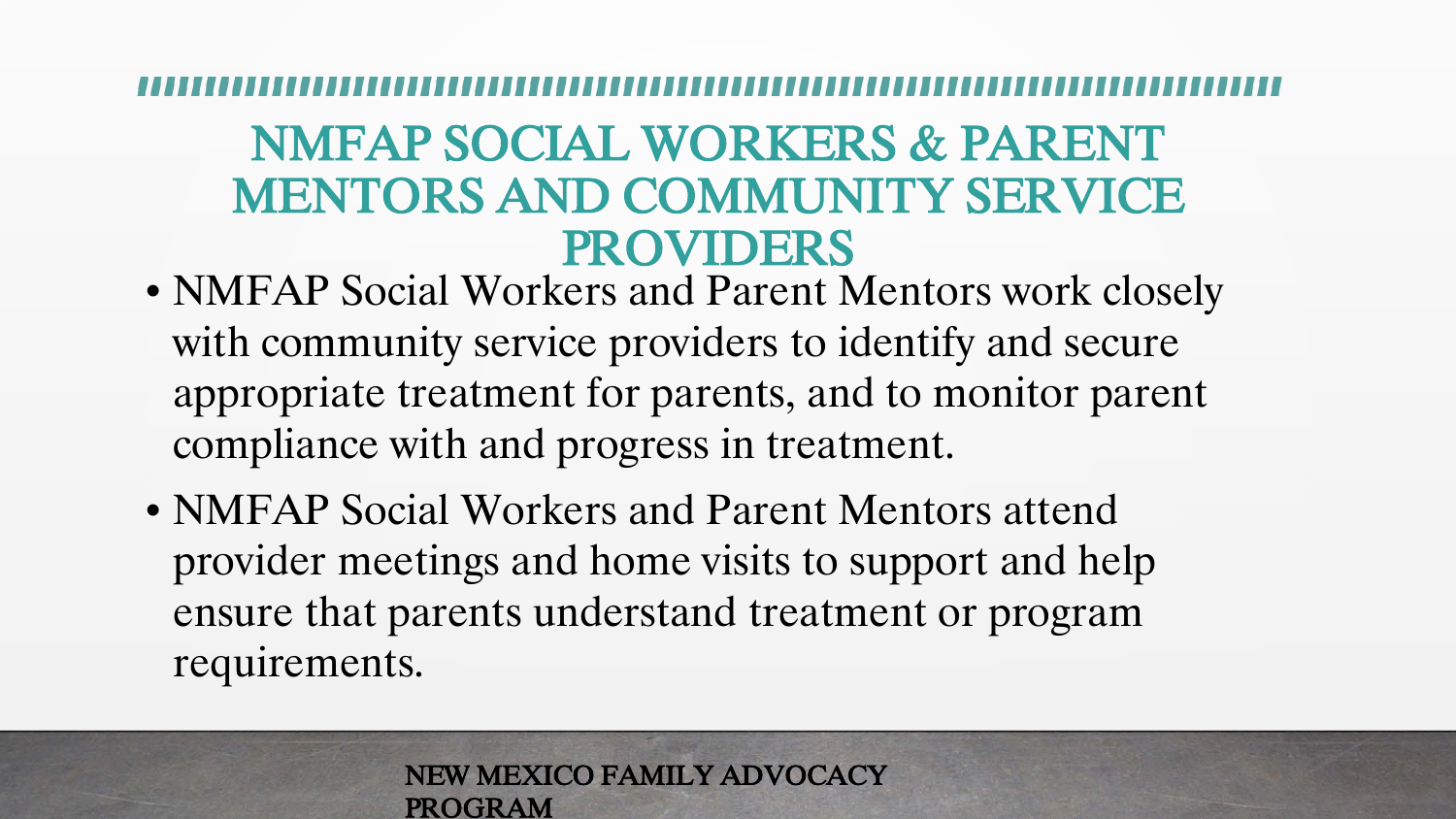## NMFAP SOCIAL WORKERS AND PARENT MENTORS DO NOT:

- Relieve the assigned attorney of his or her obligations under the Code of Professional Conduct, the Children's Code, or the Performance Standards in his or her contract with the AOC.
- Relieve the Children, Youth & Families Department of its obligation to make reasonable efforts to assist parents with their treatment plans.
- Testify for or against clients in court hearings during which any facts or plans are contested by any party.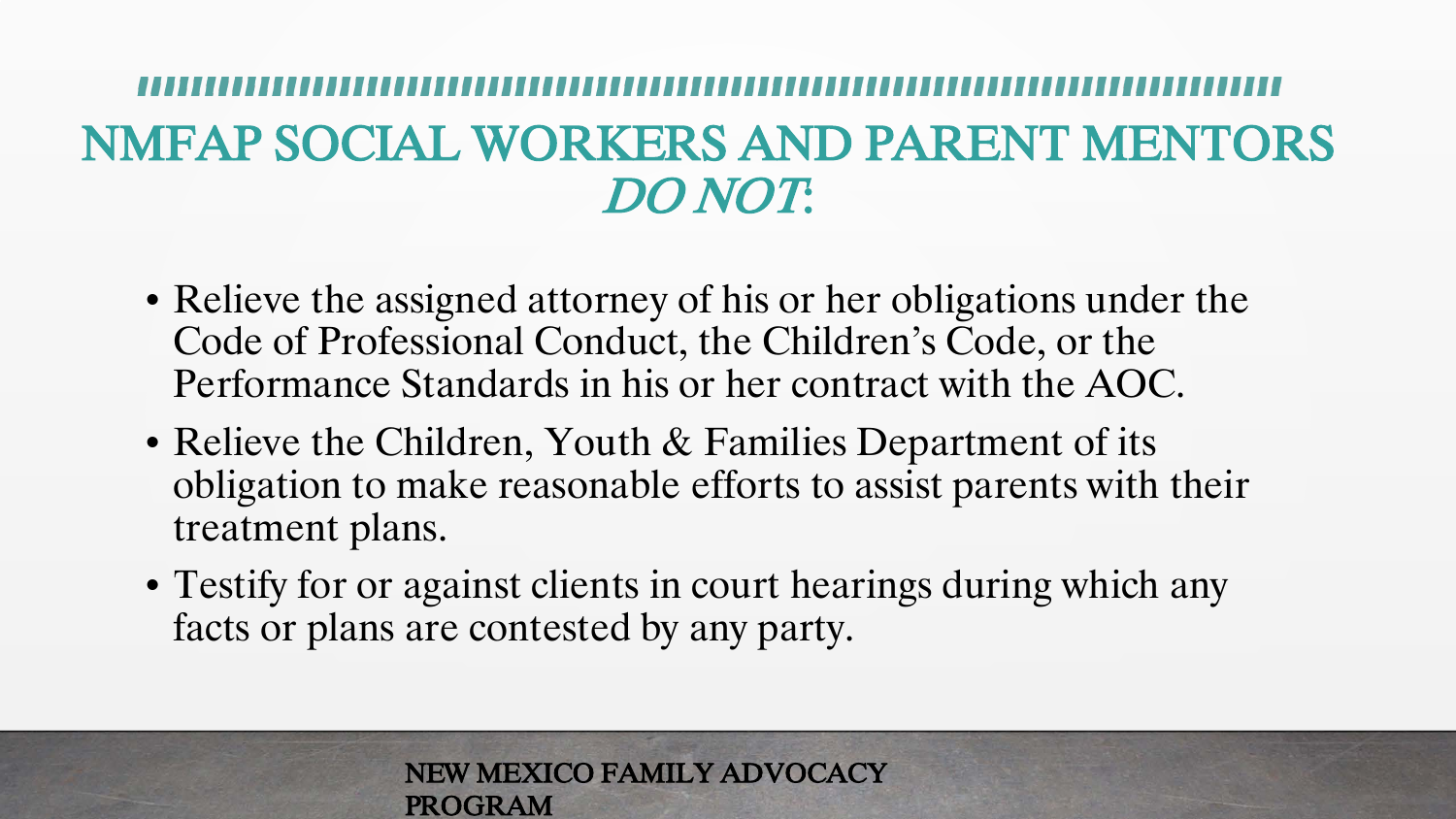## NMFAP - ACHIEVING BETTER OUTCOMES & SHORTENING TIME TO PERMANENCY BY:

- Providing informed, effective advocacy for parents.
- Empowering parents to reunite with their children as better, not perfect, parents.
- Increasing parent engagement in their case plans.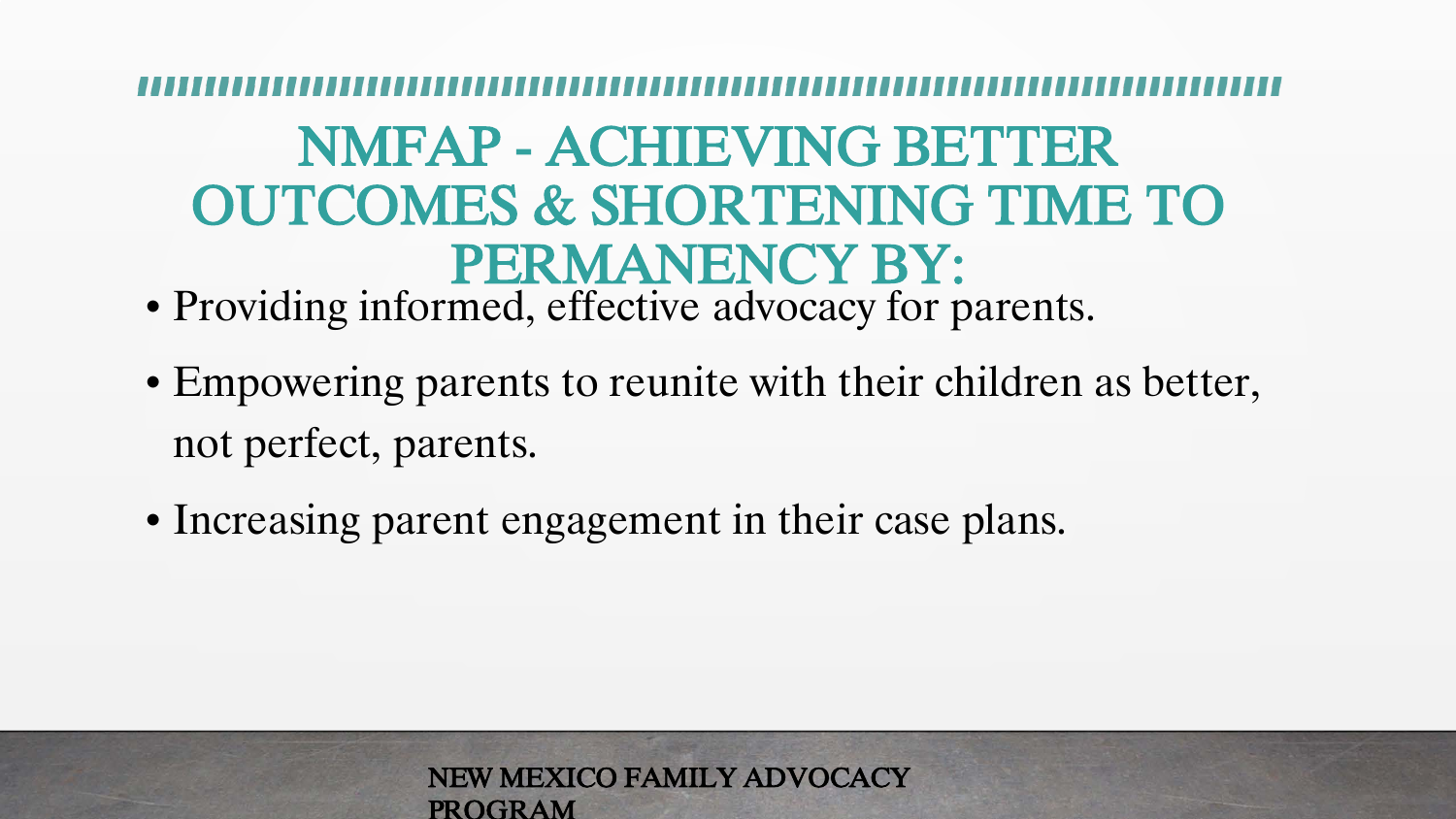## NMFAP - ACHIEVING BETTER OUTCOMES & SHORTENING TIME TO PERMANENCY BY:

- Advocating for treatment plans that are relevant and customized to the parent's particular issues, needs, and strengths.
- Advocating for frequent visitation in the most natural setting possible.
- Helping parents who are unable to reunite with their children to be able to support their children's need for permanency elsewhere, when possible.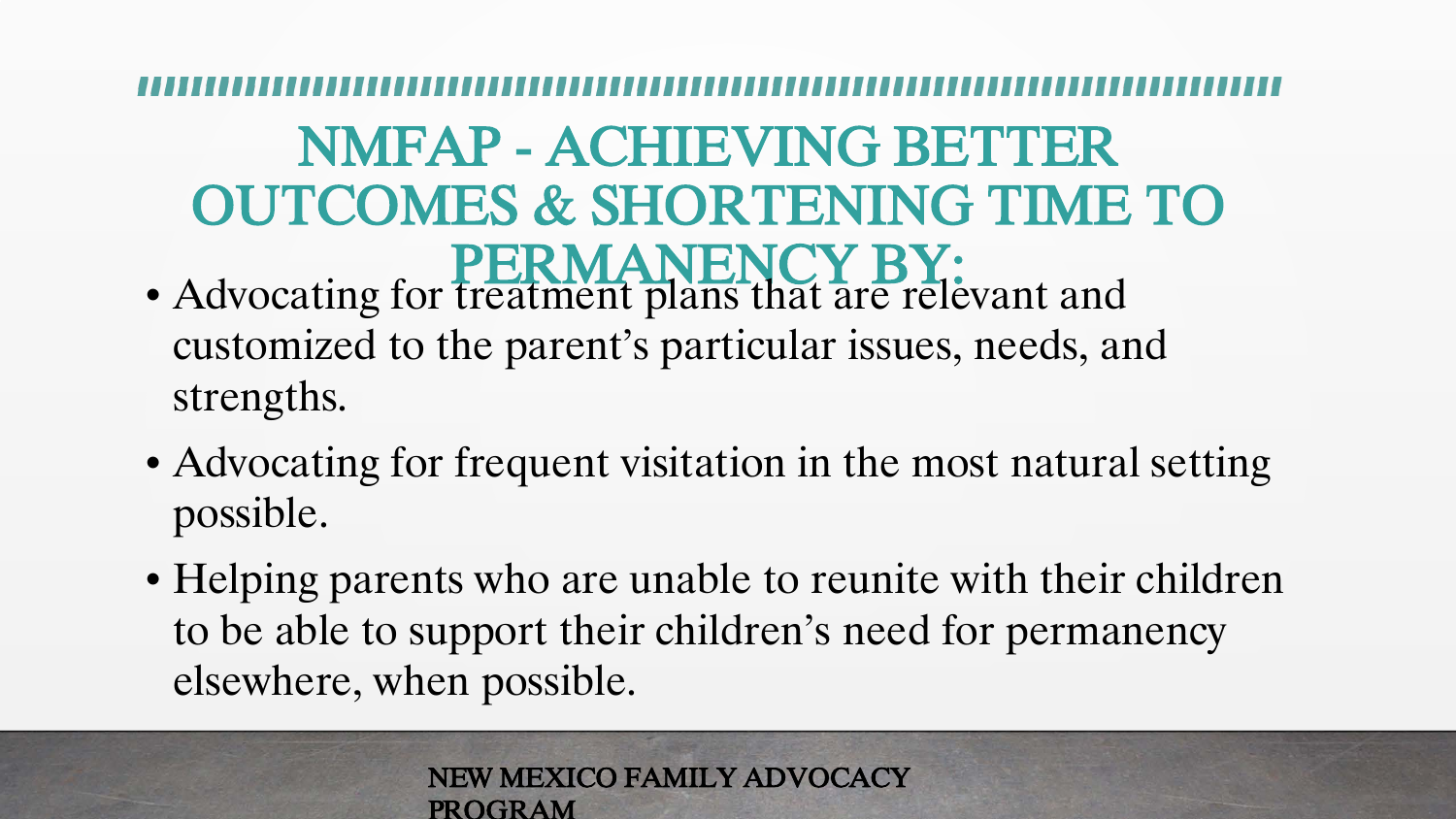# Cornerstone Advocacy

An Approach to Safe and Lasting Reunification

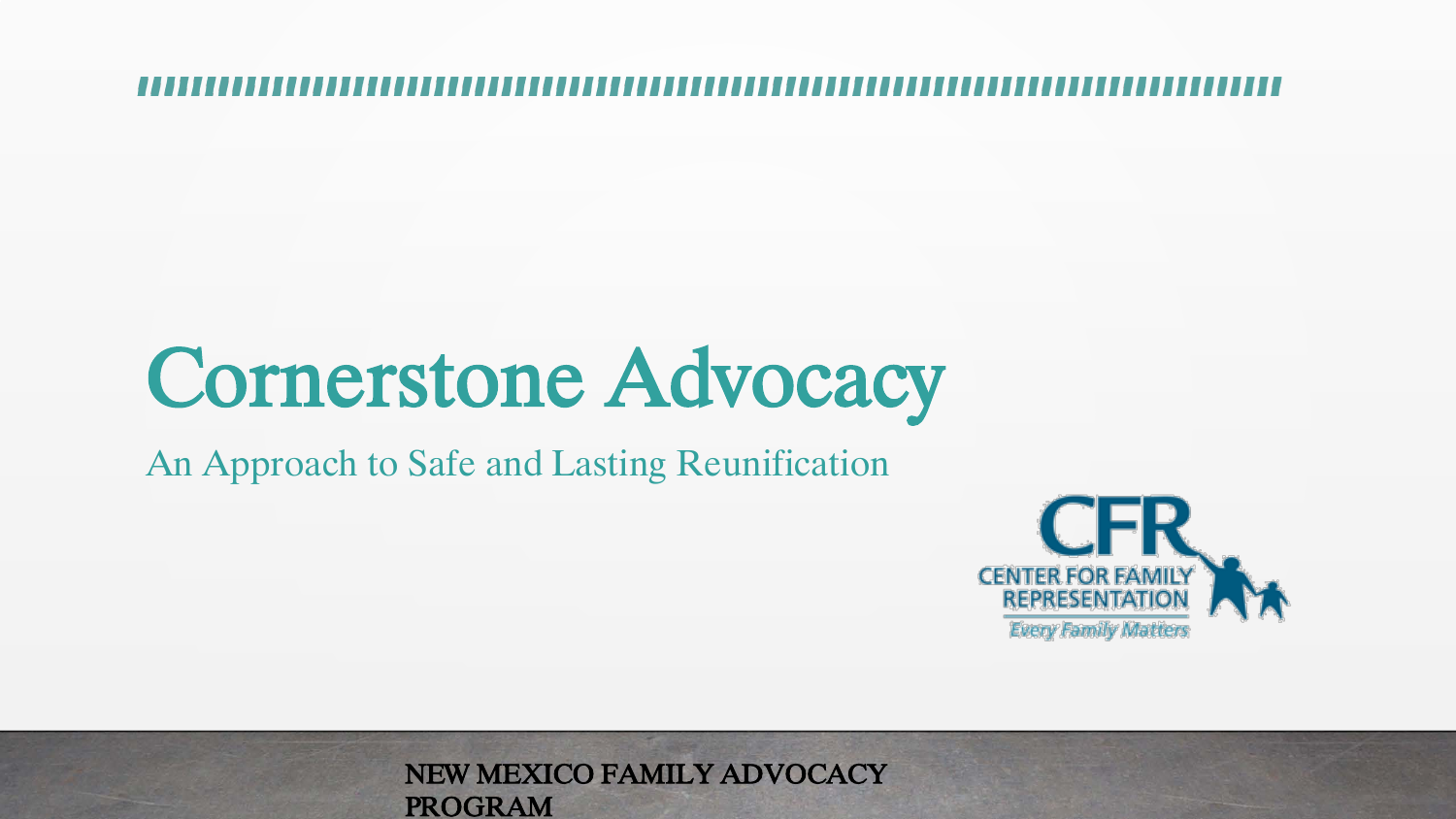# THE FOUR CORNERSTONES

### Visiting

Should be as frequent and long as possible, and in settings that most closely mimic family life.

### Placement

Should support a child's connections to family and the people and institutions that the child was connected to before placement.

"Cornerstone Advocacy" supports family reunification by devoting intensive advocacy during the first 60 days of a case in four areas.

Should address a parent and child's strengths and needs.

**Services** 

Should occur out of court and provide opportunities for parents and older youth to meaningfully participate in their case planning.

**Conferences**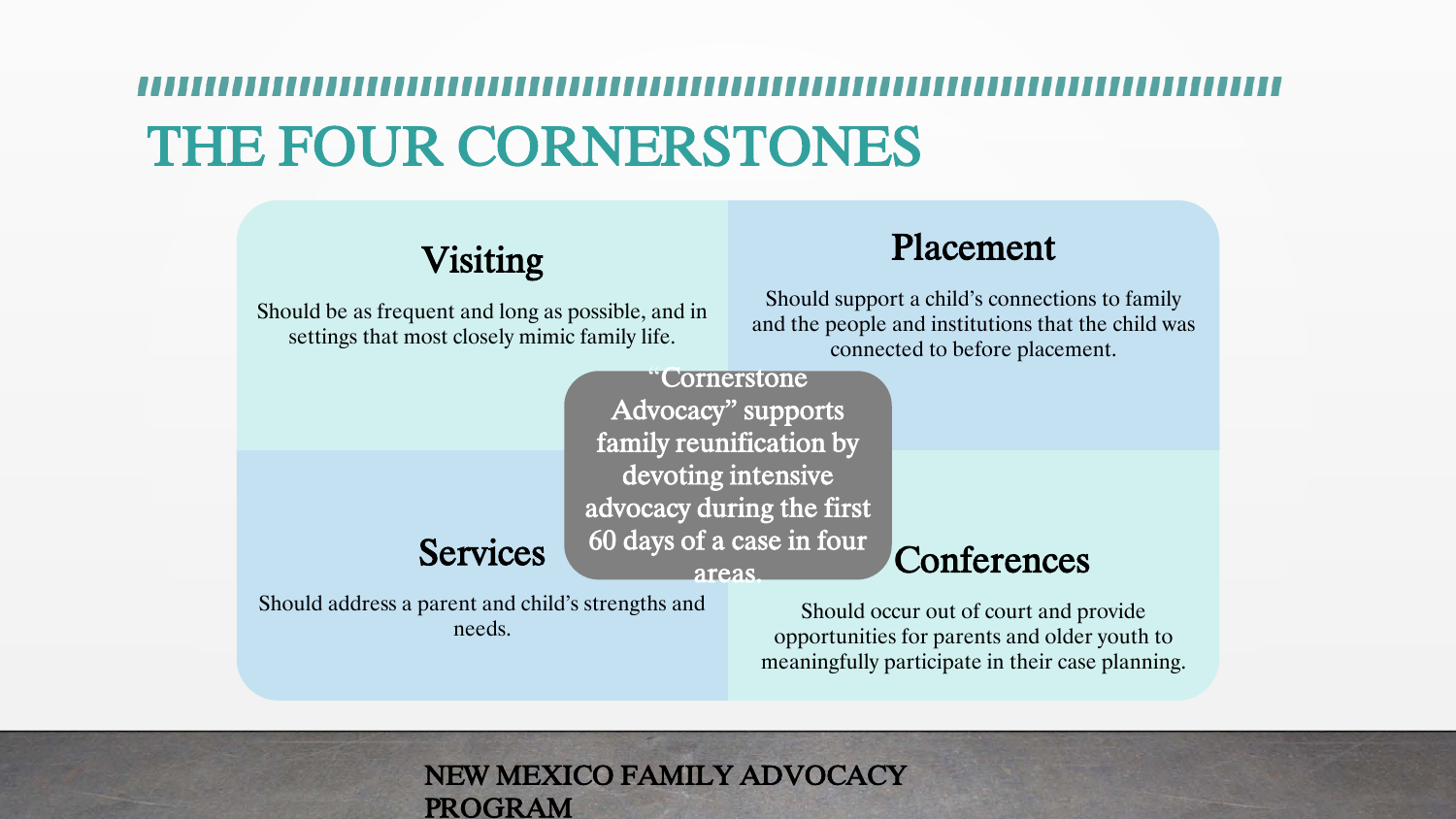# WHY 60 DAYS?

The 60<sup>th</sup> day is a best practices benchmark for the trial phase of a dependency case to be complete.

To take advantage of the sense of urgency and optimism at the beginning of the case. To set the direction of the case towards reunification from the outset.

While Cornerstone Advocacy should begin on day one, it can and should continue throughout the case, regardless of when a trial date is set.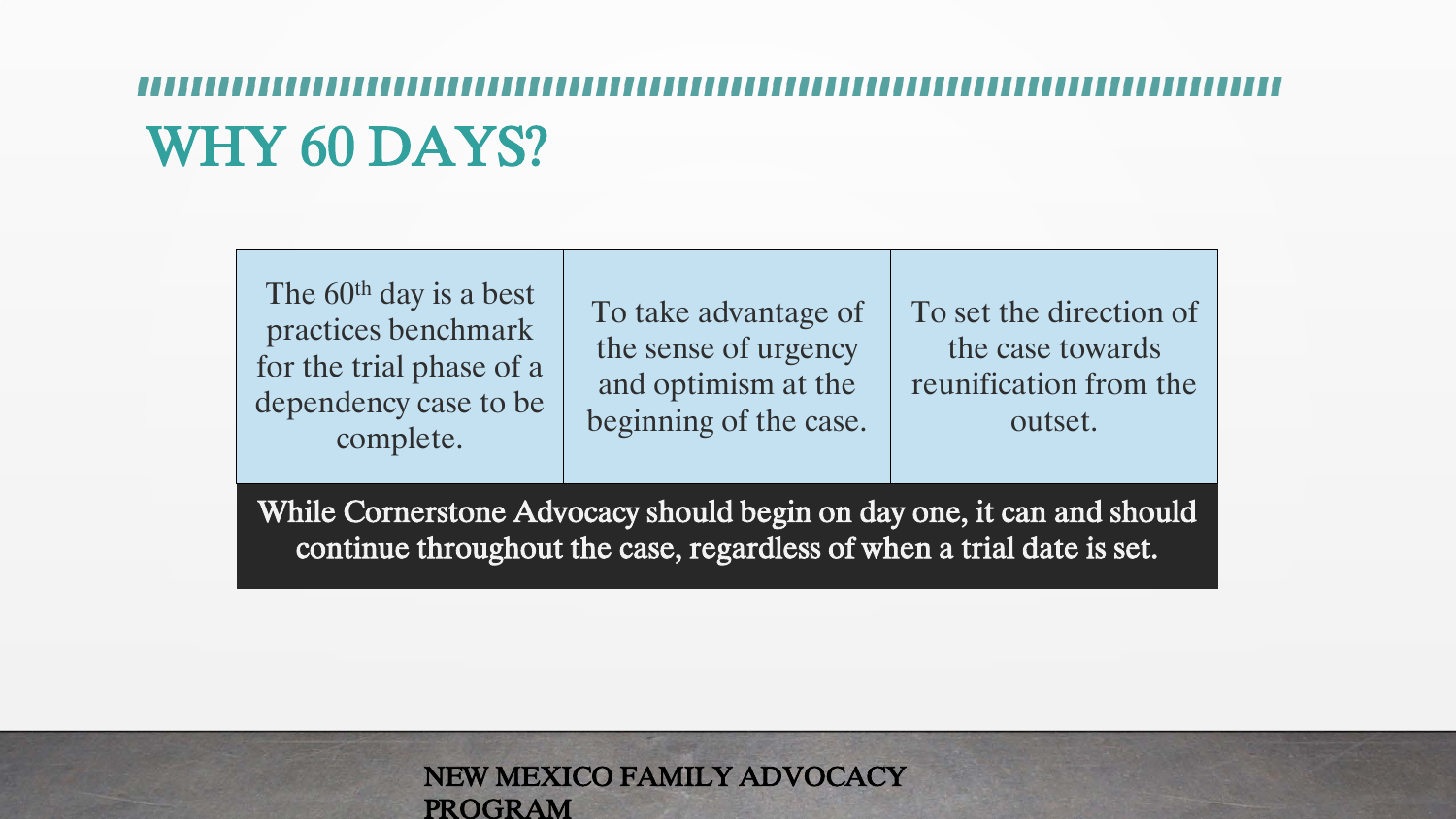# FIRST CORNERSTONE: PLACEMENT

Appropriate placement eases the child's transition to foster care

• A placement that helps children stay connected to teachers, friends, and other community supports like therapists or physicians minimizes the disruption in a child's life.

Appropriate placement keeps parents engaged

• Foster parents who are willing to support a parent and child's relationship play a critical role in maintaining family ties that inspire parents to stay engaged in services.

Appropriate placement supports reunification

• A placement which appropriately supports a child's connection to family promotes reunification and eases the transition home.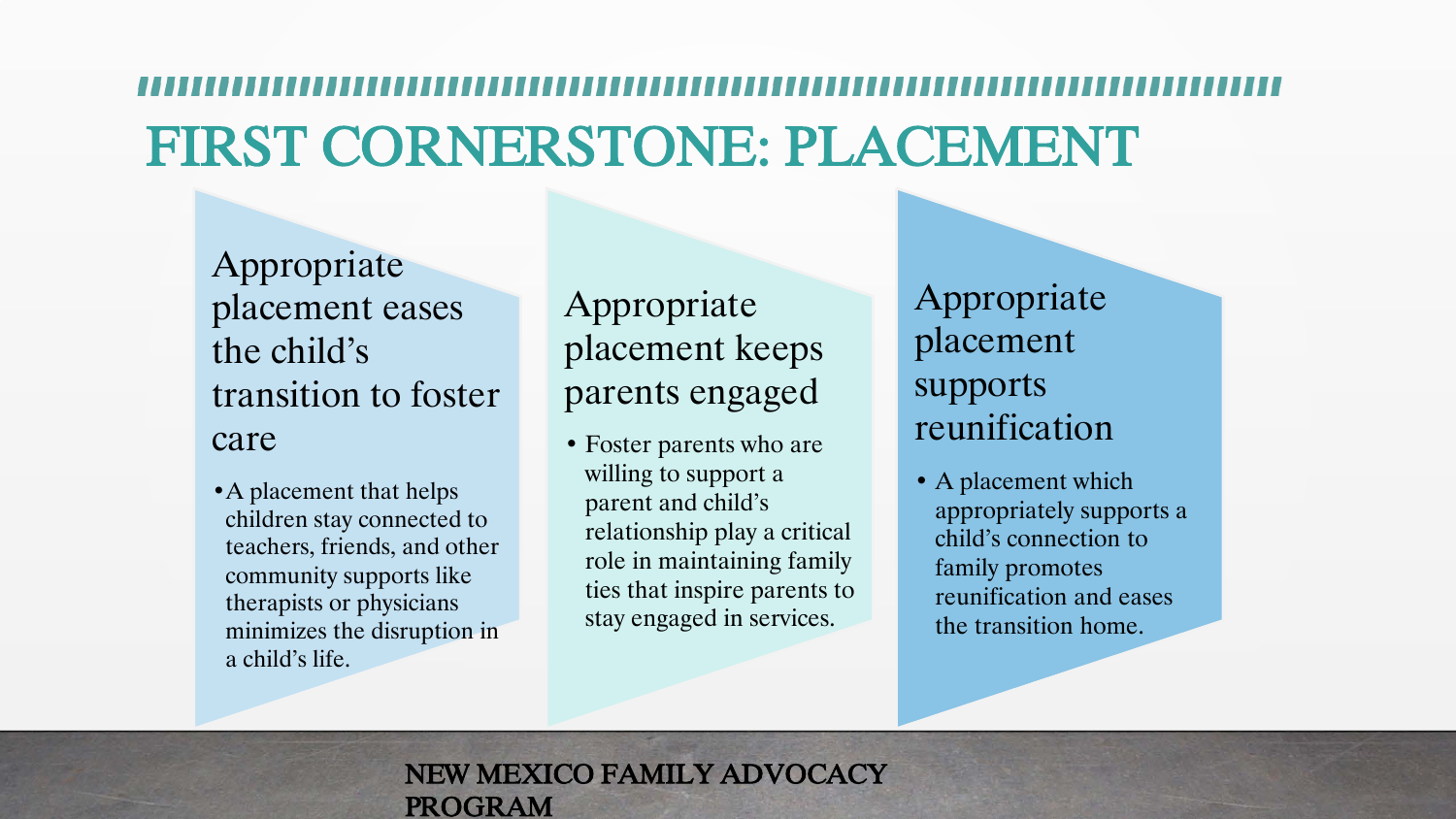# SECOND CORNERSTONE: SERVICES

### Poor or Inappropriate **Services**

### Creative and Flexible **Services**

may be ill-suited to the family and may create unnecessary demands on a parent who must attend programs, court appearances, and visits.

may lose legitimacy for parents and can cause them to disengage or "fail to comply."

will keep parents engaged by ensuring that the services are meaningful and manageable given the parents' other commitments.

will move the family towards reunification more quickly by addressing their needs and building on their strengths.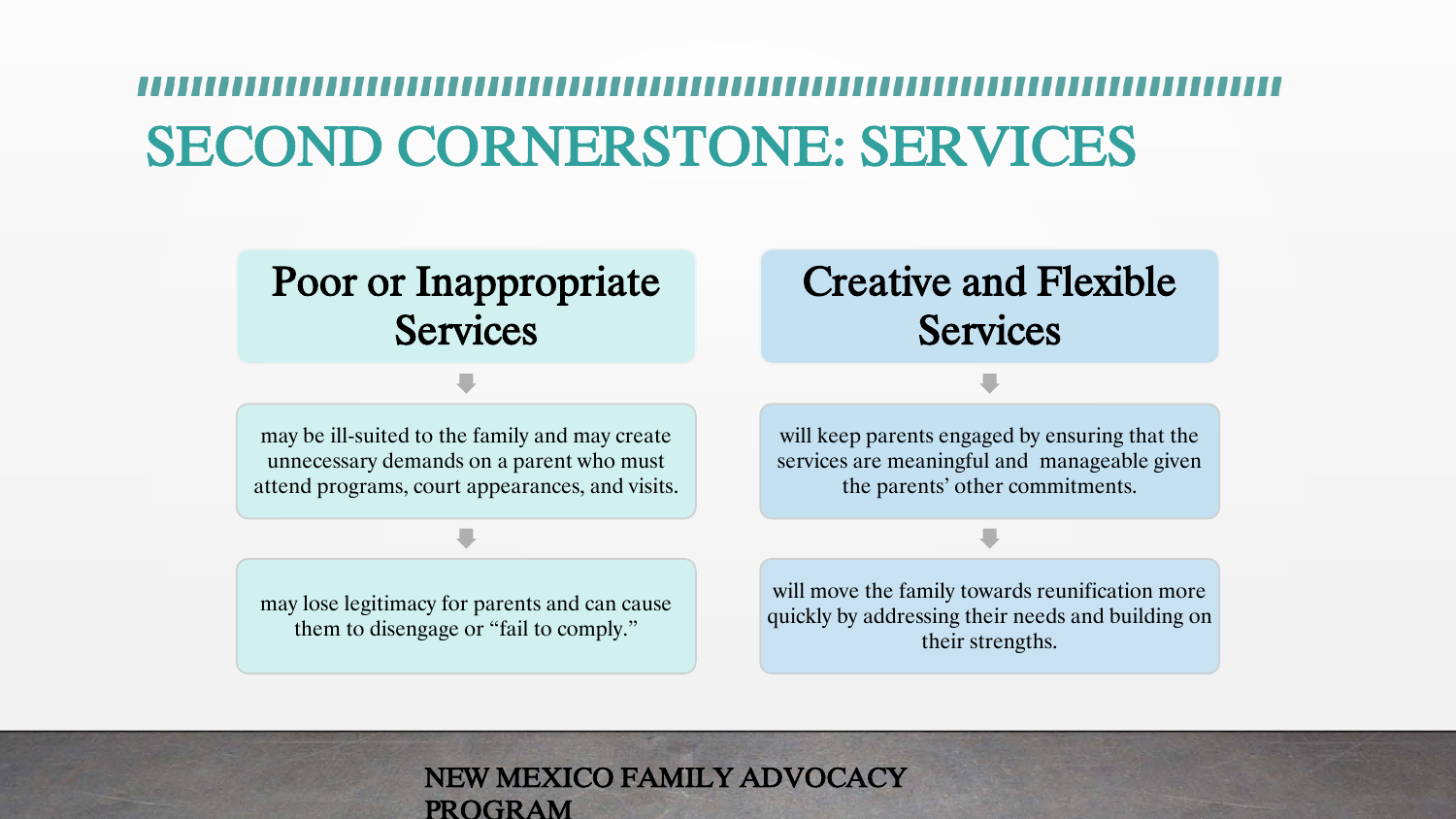# THIRD CORNERSTONE: CONFERENCES

Many important decisions about a family's life are made outside court in family conferences.

- •Will the family remain together?
- •Will a family member become a foster parent?
- •How often will the parent and child visit each week?
- •Is the family ready for unsupervised visits?

However, historically there has been a disconnect between the social work sphere and the legal sphere.

•An attorney who is not aware of decisions made at a family conference may have inaccurate information or be unaware of issues arising from these conferences.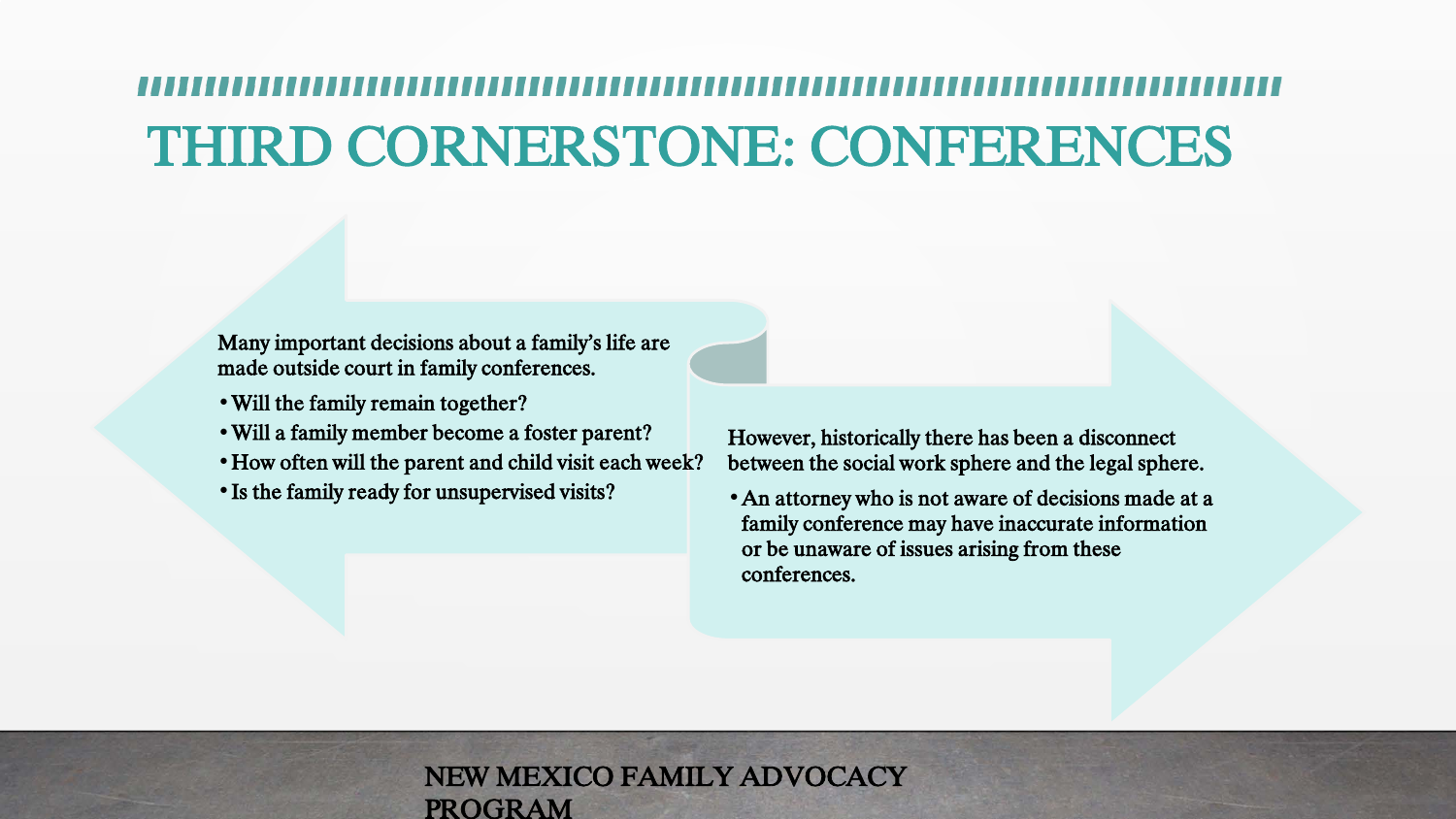# FOURTH CORNERSTONE: VISITING

Visiting is the key to parent engagement

• Visiting enables parents to continue the relationship with their children and inspires them to keep working on getting them home.

Visiting helps children cope with foster care and eventually with the transition home

- When children can see their parents often and in circumstances that make them comfortable, they can talk with the people they most need to about what has happened—their parents.
- Quality visiting can help children preserve cherished rituals, share stories from school and social life, and continue to seek advice and encouragement from their parents.

Meaningful and frequent visitation is the single best predictor of safe and lasting reunification

- Practitioners should advocate for more frequent visits with as little supervision as necessary.
- •When possible, visits should occur outside the agency and include activities that mimic family life.
- •ALWAYS explore Visit Hosts